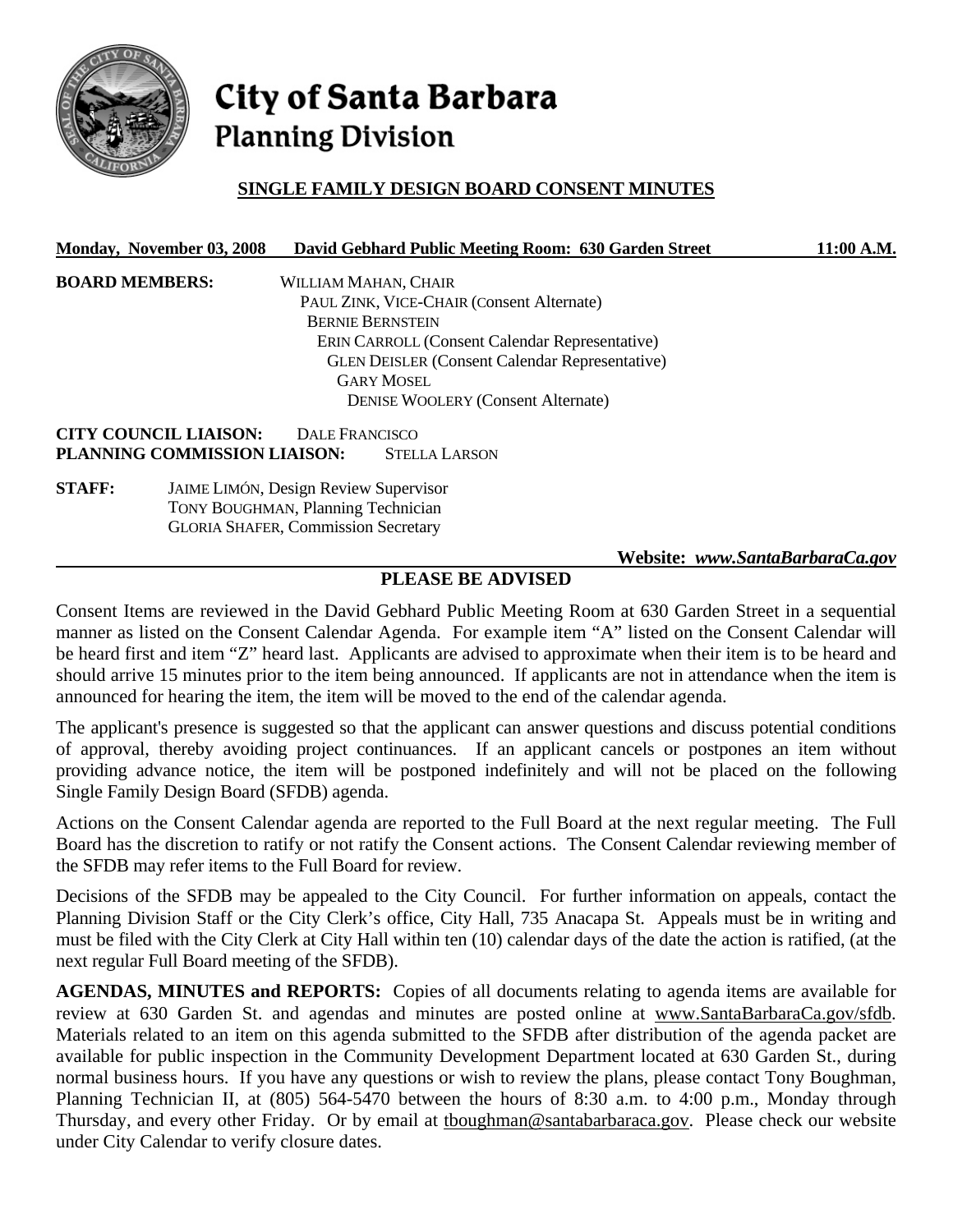**AMERICANS WITH DISABILITIES ACT:** In compliance with the Americans with Disabilities Act, if you need special assistance to gain access to, comment at, or participate in this meeting, please contact the Planning Division at 805-564-5470. If possible, notification at least 48 hours prior to the meeting will enable the City to make reasonable arrangements in most cases.

**POSTING:** On Thursday, October 30, 2008 at 4:00 p.m., the Agenda was duly posted on the indoor and outdoor bulletin boards at the Community Development Department, 630 Garden Street, and online at www.SantaBarbaraCa.gov/sfdb.

**PUBLIC COMMENT:** Any member of the public may address the Single Family Design Board Consent Representative for up to two minutes on any subject within their jurisdiction that is not scheduled for a public discussion before the Board on that day.

## **FINAL REVIEW**

## **A. 242 LAS ALTURAS RD E-1 Zone**

| Assessor's Parcel Number:  | 019-320-025       |
|----------------------------|-------------------|
| <b>Application Number:</b> | MST2008-00483     |
| Owner:                     | Louis Joseph Dene |
| Architect:                 | Karl Kras         |
| Applicant:                 | Jen Tomasella     |

(Proposal for a new pool, decks, spa, and ground-mounted solar panels. There would be 60 cubic yards of cut grading to be exported. The existing single-family residence is located on a 34,289 square foot lot in the Hillside Design District.)

Final Approval with condition to use Autumn More grass (seslarie autumnalis) instead of Feather grass.

#### **FINAL REVIEW**

#### **B. 2135 RIDGE LN A-2 Zone**

 Assessor's Parcel Number: 025-282-004 Application Number: MST2007-00640 Owner: Peter Duda Architect: Dwight Gregory Landscape Architect: Arcadia Studio

(Proposal to construct 228 square feet of first- and second-story additions, a 265 square foot first-floor deck, modify the entry porch, and interior remodel. The existing 2,473 square foot single-family residence with a detached two-car garage is located on a 16,502 square foot lot in the Hillside Design District. The proposed total 3,196 square feet is 73% of the maximum guideline FAR.)

#### **(Final review of landscaping.)**

Final Approval as noted that trees will be at least 15 feet away from structure.